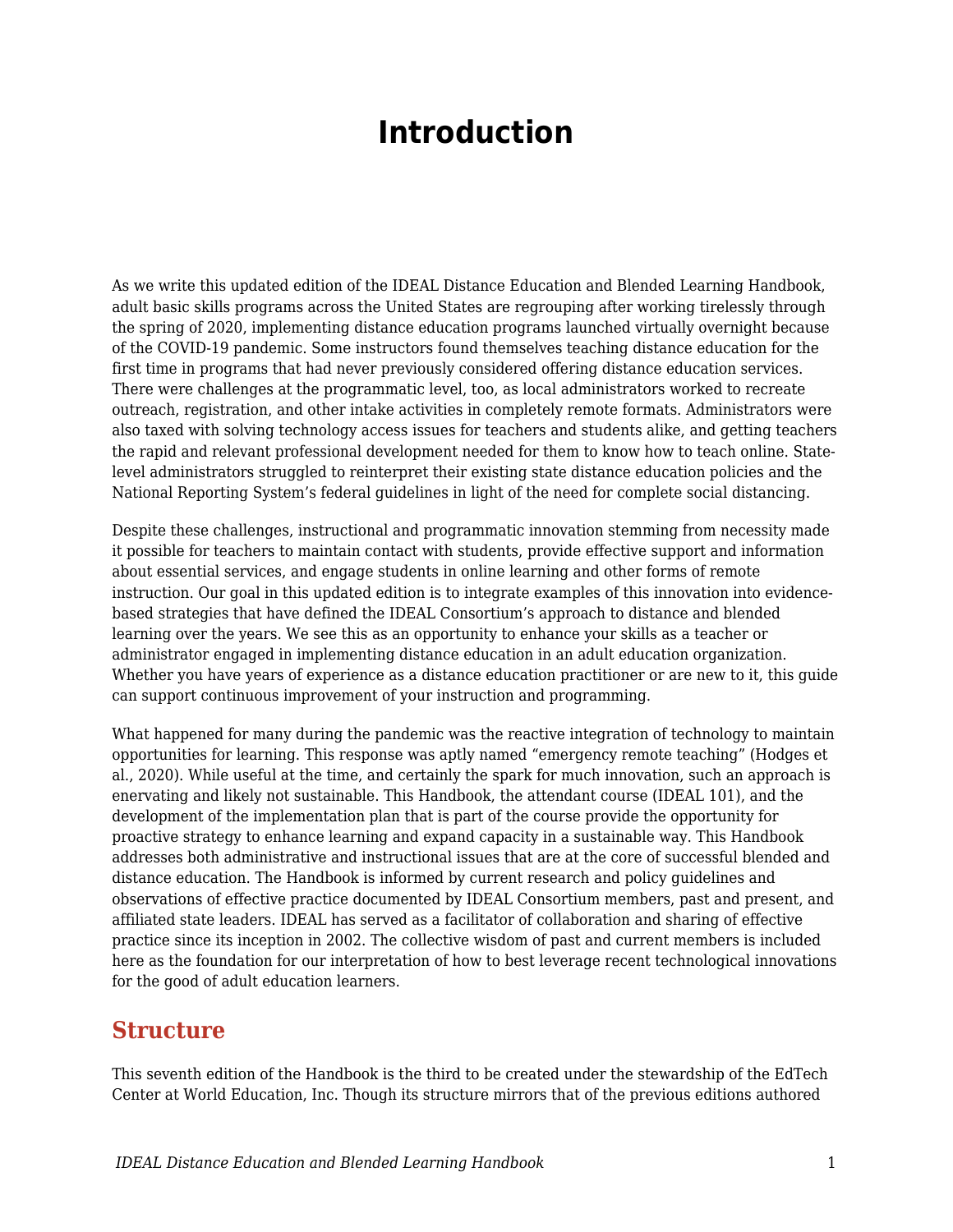by Leslie Petty and Jere Johnston (published by Project IDEAL at the University of Michigan), the content within each chapter has been rewritten to reflect the technology and attendant instructional shifts required for effective learning well into the twenty-first century, most notably the importance of blended learning in adult education and how to conduct programming entirely remotely, if necessary.

The organization of the Handbook chapters reflects important programmatic considerations for setting up a distance education program or expanding options for blended learning. The guidance provided and reflection required in each chapter support the development of practical plans for distance and blended education implementation. The end goal for readers of the Handbook is crafting a distance or blended education program planning document.

#### **Chapter 2 | Recruitment: Identifying and Recruiting Students**

Decide who, where, and how to find learners for your program.

#### **Chapter 3 | Screening: Determining What Supports Students Need to Succeed in Distance and Blended Learning**

- Identify which learners you can successfully support most readily.
- Identify skills and technology access gaps that you need to support if learners are to succeed.
- Provide completely remote options for intake activities.

#### **Chapter 4 | Orientation: Setting Up Learners for Success**

- Design an orientation that provides students with the necessary information and skills for a successful learning experience and a plan for reaching goals.
- Provide completely remote options for orientation.

#### **Chapter 5 | Instruction: Getting Started**

- Learn about characteristics of instruction featuring ample teacher involvement and how these characteristics are represented in different education models (e.g., fully distance or blended learning), the teacher role, and how to provide motivating and supportive feedback on students' work.
- Consider how to develop teacher-created curricula that are standards-aligned and make use of Open Educational Resources (OERs).
- Deepen understanding of how to make best use of proprietary online curricula and other educational and communications technologies, including selecting appropriate edtech tools based on instructional goals and context.

#### **Chapter 6 | Assessment: Student Participation and Progress**

- Build awareness of the different purposes assessment serves.
- Explore multiple ways to gauge learner progress, including information needed to include distance learners in the National Reporting System (NRS).

#### **Chapter 7 | Administrative Issues: Getting Started**

Learn how a pilot approach and creating a culture of experimentation encourage innovation.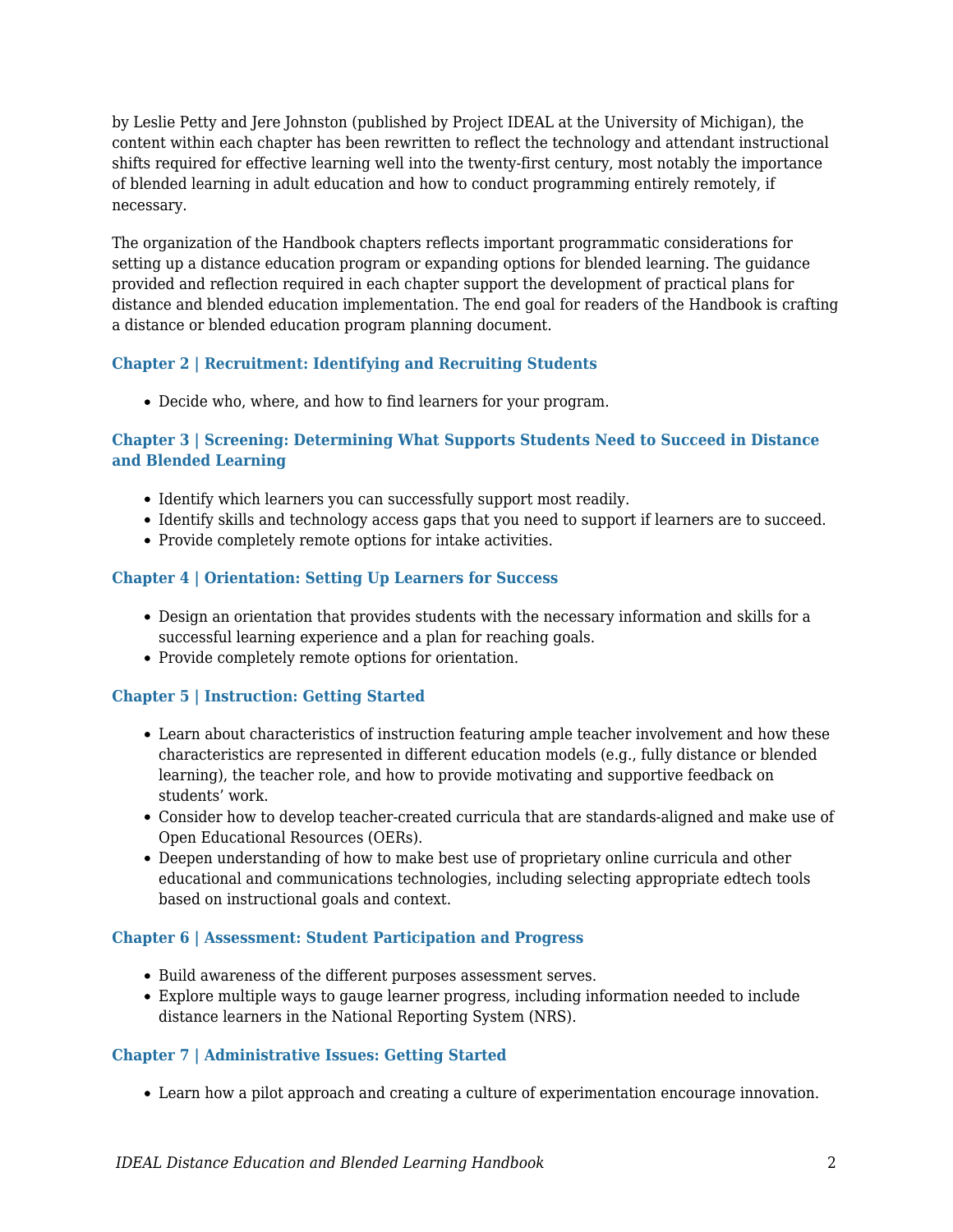- Examine issues that administrators face in implementing and sustaining distance education programs as part of their organization's educational offerings.
- Better understand how to monitor data and distance education program performance.
- Learn how distance education is linked to WIOA guidelines and prioritized adult education initiatives.

Each of these chapters will follow a similar format, beginning with an overview of the topic, followed by implementation recommendations, and concluding with a reflective activity designed to help teachers and administrators plan and implement a new distance education program or improve an existing program.

These chapters serve as the foundation for the IDEAL Consortium's introductory online course, IDEAL 101: Foundations of Distance Education and Blended Learning. Fully developed versions of the reflective activities referred to at the end of each chapter are available electronically in the course for IDEAL Consortium member states. The final chapter, Chapter 7, discusses issues critical for setting up distance education from the perspective of a program administrator.

Together, the chapters provide structure for creating or revising a distance education implementation plan for your adult education program. Now is the time to reflect on your past work in this area (both prior to and/or during COVID) and build strategies for even more effective programming moving forward based on lessons learned.

### **Using the Handbook as a Springboard for Change**

We hope that you will think about developing or improving your distance education program systematically, considering each aspect of distance and blended education programming defined in this Handbook. Whether you are new to these models, are using these materials to reboot an existing program, or are looking to provide more structure around the technology you have been leveraging in recent months, the different topics reflected in the chapters provide guidance. Either way, please keep the following points in mind.

- **Don't lead with technology.** Do consider all aspects of educational programming, using a holistic approach to program development or improvement. It is not enough to buy a license to an online curriculum and hire a teacher. The experience of the learner needs to be considered from the time they express interest in learning through the time they are assessed.
- **Start small.** As you get started, think about doing this work in small, managed, and highly experimental projects. Start with one targeted group of learners, choosing appropriate learning materials for those learners and choosing technologies and processes that you will use to organize, deliver, and communicate about learning content. Perhaps choose one core curriculum when first beginning. Teachers can then identify or create supplemental activities to fill in gaps and further address skills as they become familiar with the curriculum over time. Consider one primary communication tool (e.g., WhatsApp, Remind, email) and one venue for organizing and delivering content (e.g., Google Sites, Weebly, Canvas, Moodle).
- **Provide adequate training.** Provide the requisite number of staff with the support, training, and time they need to put your plans into practice.
- **Keep reinventing.** Technology is a dynamic beast! Both the technological demands faced by your learners and the learning resources available are constantly changing.

Keep looking to expand quality programming with professional development. If you have an existing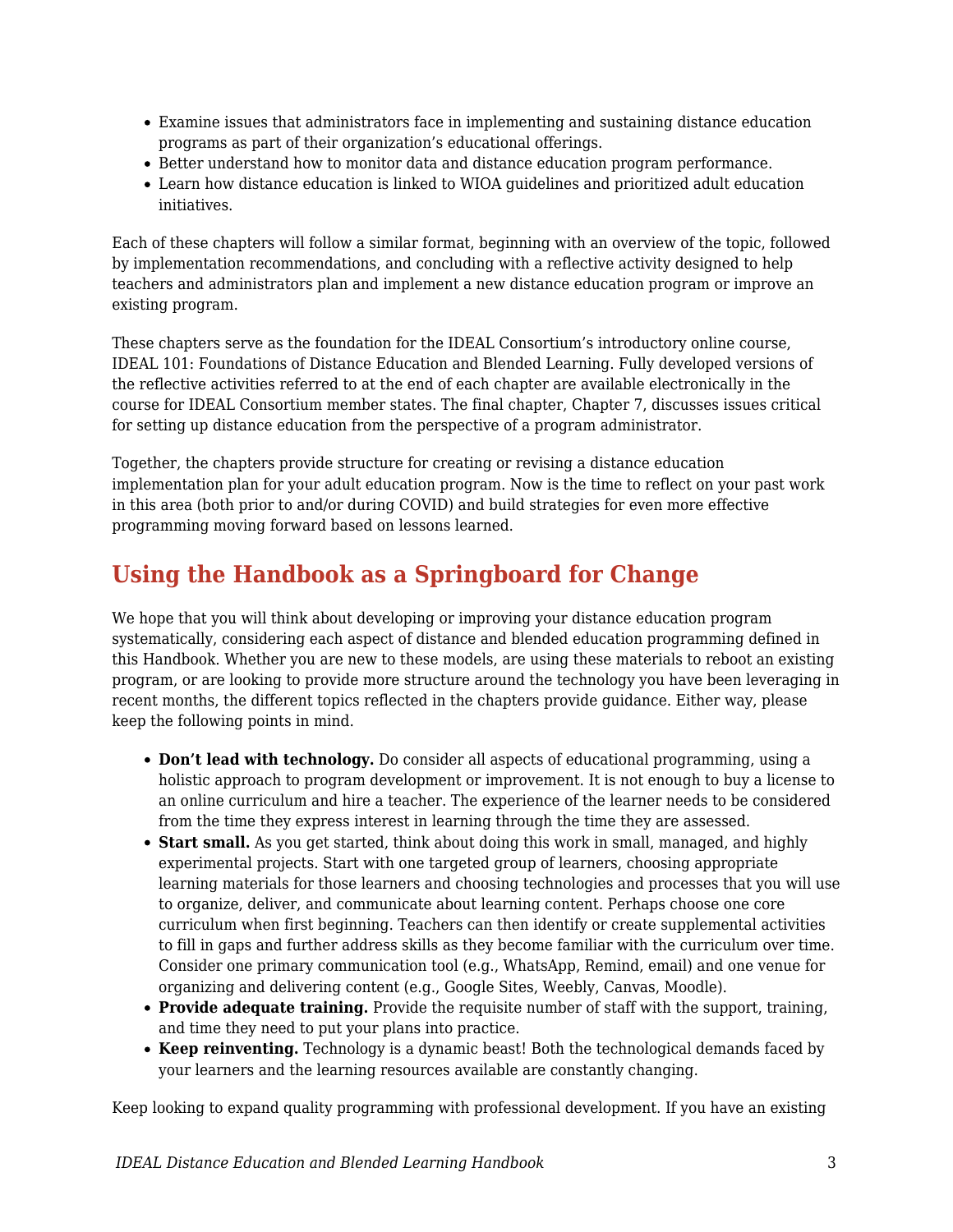distance education program, use the Handbook with new instructors and administrators. It can help them consider the issues they need to address in order to be able to implement your distance education program.

## **How to Use This Handbook...**

#### **...to create new programs**

If you are setting up a brand-new distance education program, you are likely using this handbook as a component of IDEAL 101. If so, here are some tips to make the most of the experience and end up with a useful and implementable distance education site plan to pilot.

- Be sure at least one administrator and one teacher are working together in IDEAL 101. This way, both administrative and instructional considerations will be included in the plan. Administrators, consider reading Chapter 7 first. The information there will help you support your team through this learning and the resulting pilot.
- Read the chapters in order (unless you're an administrator!). The issues covered in each chapter mirror the sequence of a learner's contact with the distance education program. If you go in order, you will be sure to see how support for the learner unfolds.
- Allow time to participate in the IDEAL 101 online discussion daily. IDEAL 101 is a community of practice. Your learning depends on the contributions of others, and vice versa. Don't wait until the last day to post a comment. Do respond to each other frequently.
- After reading and discussing online, allow time for teachers and administrators at your site to work together to complete the accompanying activities. You need not be in the same place to do this—meet once a week on Zoom; work together in Google Drive so that you can collaborate asynchronously and see each other's work.

#### **… within existing programs**

We believe that teachers or administrators new to distance or blended learning—but coming into established programs—need to understand the ways that teaching in such models differs from strictly classroom programs. They also need to understand the reasons their organization's distance or blended model program is structured as it is. And, of course, they need to develop skills for teaching in a distance learning environment.

A good first step would be to review the list of teaching and technology skills for distance teachers in Appendix A and Appendix D. The appencides provide the new teacher with both a deeper understanding of what distance (and to some extent blended) teaching entails, and a chance to reflect on the skills they already possess. Discussing these resources with the program administrator provides the starting point for a conversation about what skills the new distance or blended model teacher needs to develop and for generating ways to provide appropriate training and support.

The readings in this Handbook are another useful resource for new teachers. They provide insight into the major areas involved in delivering distance education to adult learners and offer concrete examples from experienced teachers. If enrolled in IDEAL 101, these new teachers should follow the set of activities in the course for existing programs. These activities require the participant to review the distance education plan developed by the original distance teachers and administrators as part of their IDEAL 101 course and then, working with administrators (if they are new teachers), complete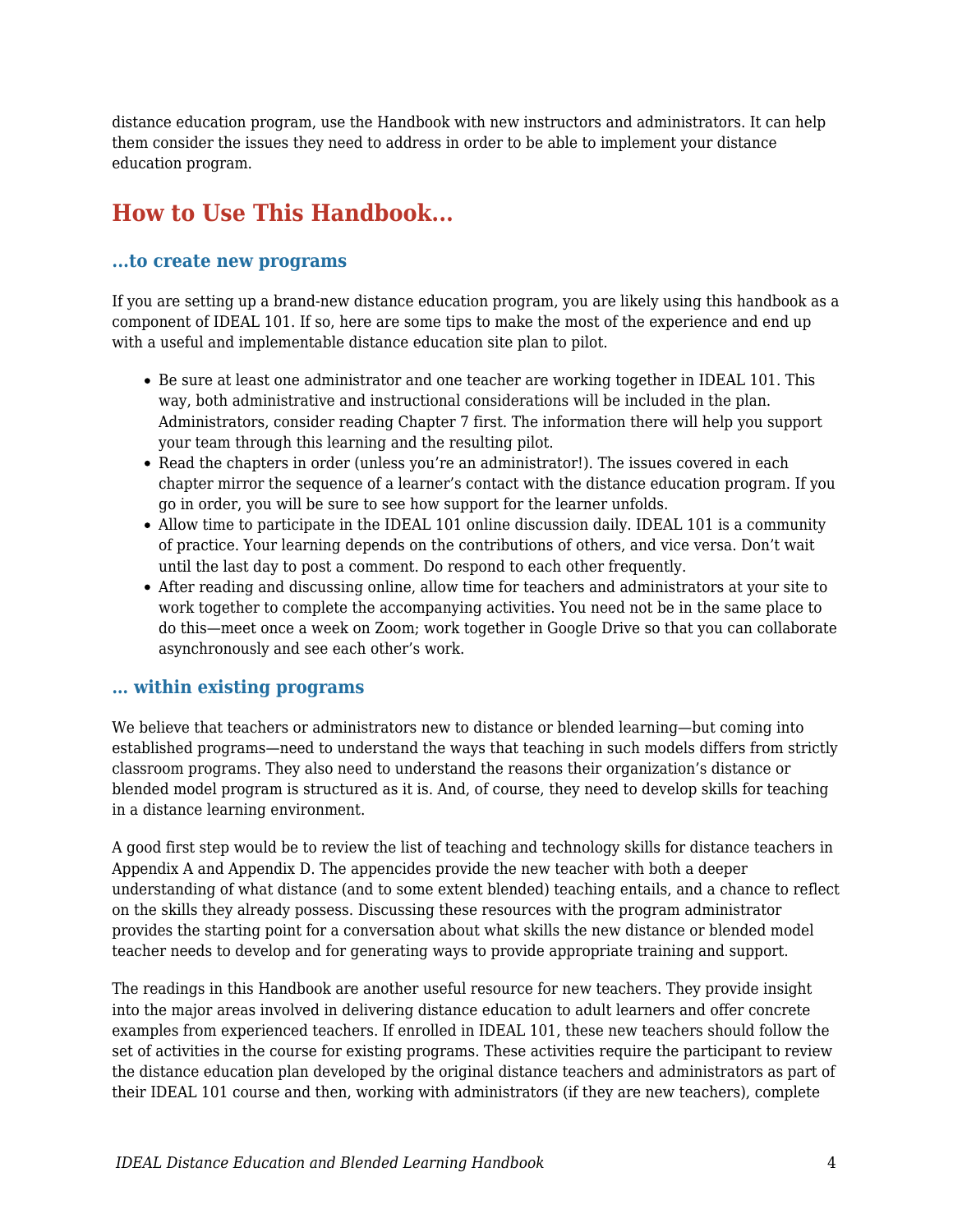the activities by incorporating any fresh ideas they might bring to distance education programming.

Following this process, an adult education organization can continuously update its distance education implementation plan. It may also be helpful to have the experienced teachers in an organization informally mentor new distance teachers and help them make the transition from classroom to distance or blended teaching. New (and experienced) teachers would also benefit from becoming involved in a community of practice where teachers support each other in their efforts to build and expand their distance and blended teaching skills.

### **Accept Our Invitation**

We hope that as you move through the information and activities in this Handbook, you do so with your learners in mind. As with all educational programming, both distance and blended education implementation varies greatly depending on learner audience, resources available, and other contextspecific characteristics. The goal is for you to be able to increase options for your adult learners and remove some of the barriers that may have prevented adults from entering or persisting in traditional classroom programs. This Handbook is designed to help you address the challenges that may arise as you engage in that work.

We urge you to bear in mind that implementing an effective distance education program and developing the skills to become an effective distance education and blended learning teacher are endeavors that require time and hard work. One state director involved in the early days of Project IDEAL put it best when she cautioned against wanting "instant gratification," and instead urged those new to distance education to realize that they need to nurture fledgling efforts and allow time for growth.

We welcome you to join us in this work and to become a champion for distance education and blended learning. Our predecessors in this work, Leslie Petty and Jere Johnston, elegantly noted in the introduction to the fourth edition:

Perhaps the most significant insight we have learned from the state experiments is that it is the people who make the difference. We hear many stories about the one teacher, program administrator, trainer or state director whose excitement and passion for providing new ways to serve students inspired others to get involved, to get "out of the box" and explore, to innovate and excel.

The words ring true today and perhaps have taken on more urgency. In a time of technological ubiquity and programmatic priority shifts due to WIOA, adult education programs must give learners opportunities to use technology for learning and for problem-solving tasks that support both their academic development and the growth of technology skills. We believe that distance education and blending learning make this possible and that the path to success is through systematic experimentation supported by professional development and reflection.

#### **Jen Vanek, Destiny Simpson, and Jeff Goumas**